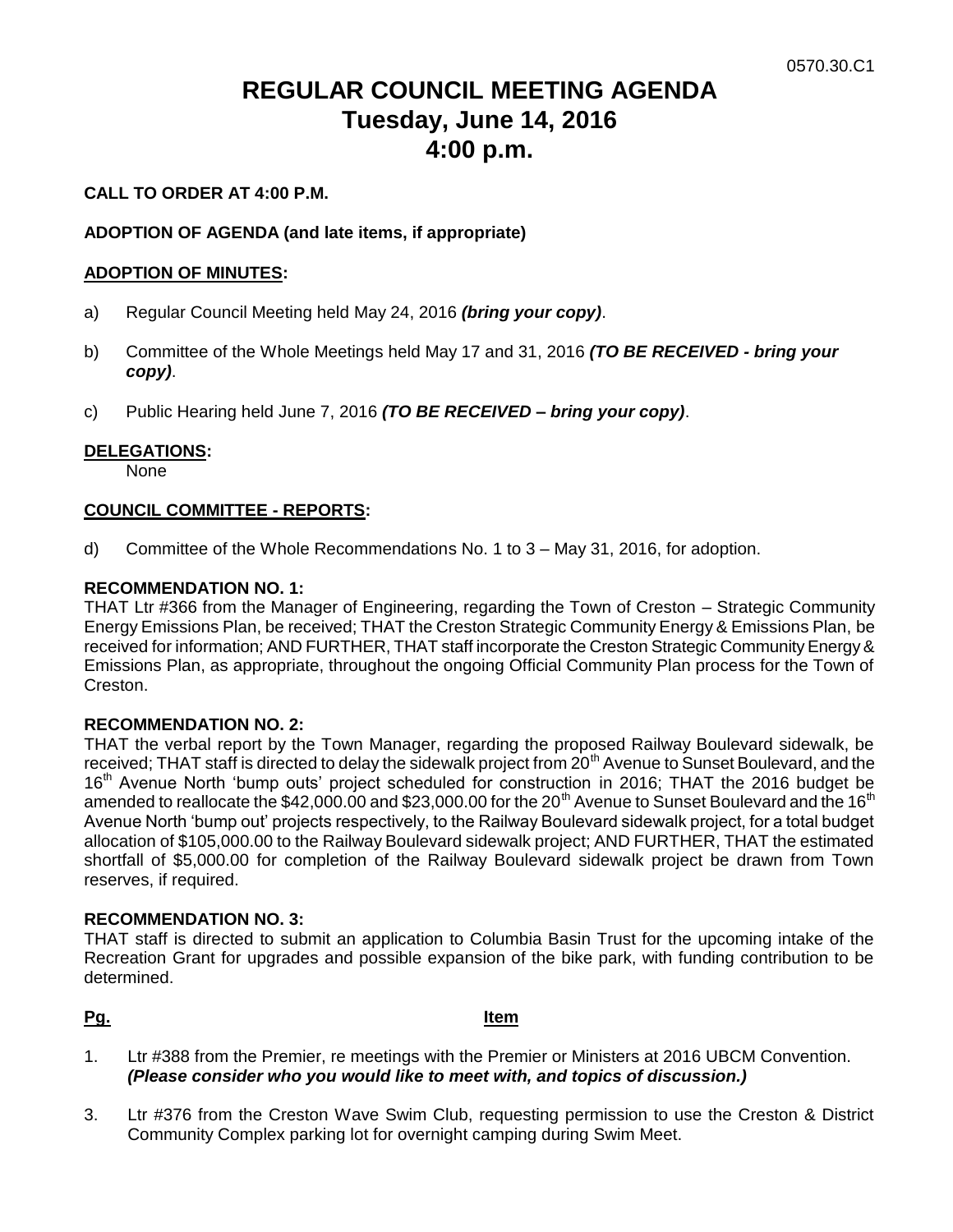- 5. Ltr #387 from the Town Manager, re Creston Valley Wayfinding and Signage Proposal.
- 11. Ltr #359 from the Community Energy Association, re Electric Vehicle Charging Station Infrastructure Study.
- 25. Ltr #386 from the Creston Valley Rotary Club, requesting a donation towards the annual Drive Fore Rotary Auction.
- 27. Ltr #382 from the Creston Valley Ministerial, requesting a location for a distribution center for Food Bank bundles for migrant workers.
- 29. Ltr #379 from the Official Community Plan Advisory Committee, being the minutes of its May 19, 2016 meeting.
- 31. Ltr #372 from the Cemetery Select Committee, being the minutes from the May 12, 2016 meeting.
- 35. Ltr #397 from the Ministry of Community, Sport and Cultural Development and Minister Responsible for TransLink, re meetings with the Premier or Ministers at 2016 UBCM Convention. *(Please consider who you would like to meet with, and topics of discussion.)*
- 37. Ltr #398 from the Regional District of Central Kootenay, re Bylaw No. 2429 regarding participation in RDCK Community Sustainable Living Service Establishment.
- 43. Verbal report from the Director of Municipal Services, regarding the Development Variance Permit Application for  $513 - 8$ <sup>th</sup> Avenue South.
- 44. Recommendation of Fire Hall Architectural Services Contract award.
- 45. Verbal request to present a letter to School District No. 8 (Kootenay Lake), re Kinsmen Park potential disposition.
- 46. Verbal request to present a letter to School District No. 8 (Kootenay Lake), re Prince Charles Secondary School property.

### **BYLAWS: None**

- 47. **REVIEW STRATEGIC PRIORITIES CHART (to be reviewed at the first Council meeting of each month) Town Manager to provide verbal updates to Council.**
- 48. **REVIEW FOLLOW-UP ACTON LIST (to be reviewed the first Council meeting of each month)**

### **NEW BUSINESS:**

### **REPORTS OF REPRESENTATIVES:**

- Council Member Verbal Reports
- Staff Verbal Reports (first meeting of each month)
- 49. Receive Verbal Reports of Council (and staff) members.